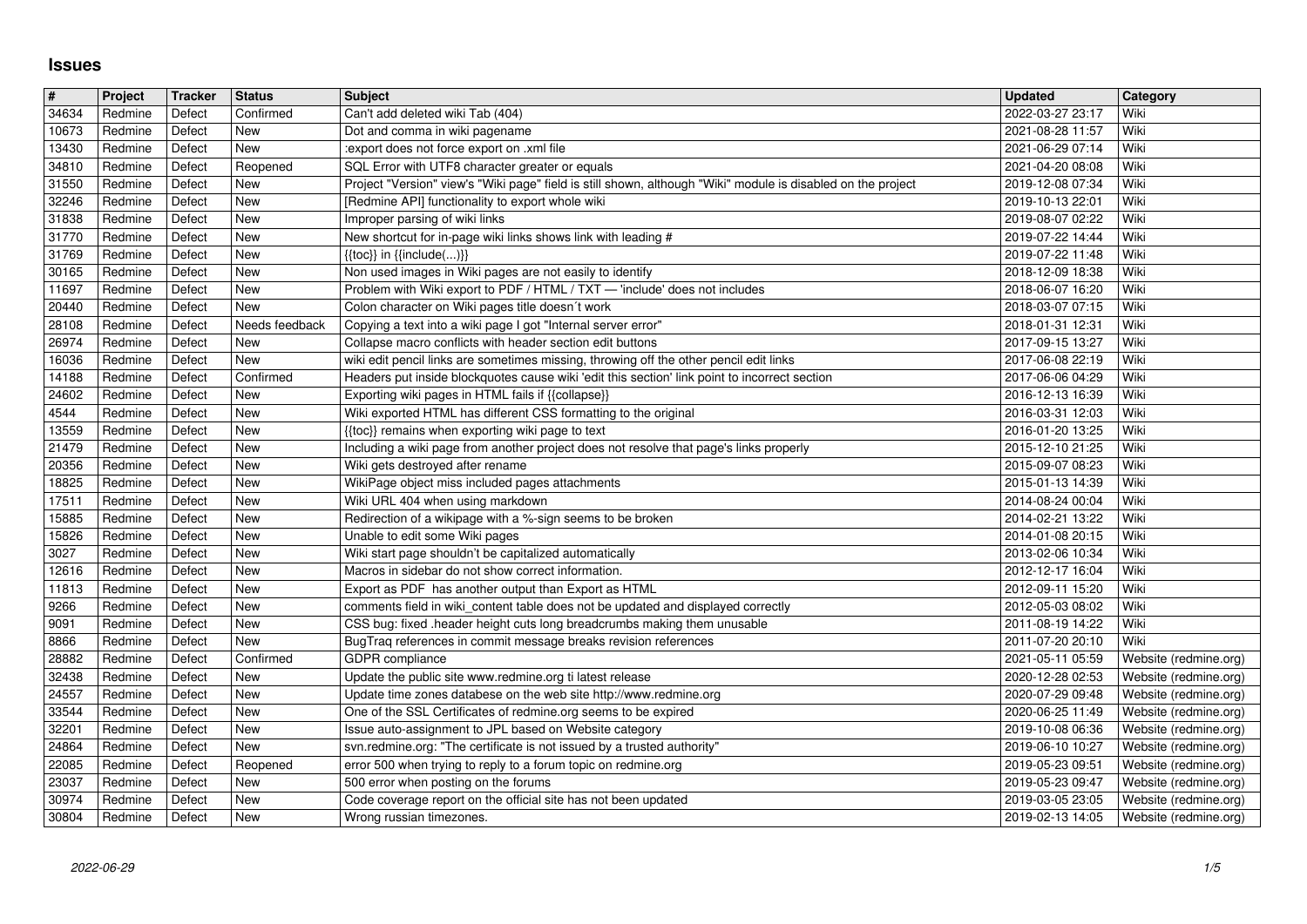| $\overline{\boldsymbol{H}}$ | Project            | Tracker          | <b>Status</b>          | Subject                                                                                                                                           | <b>Updated</b>                       | Category                                       |
|-----------------------------|--------------------|------------------|------------------------|---------------------------------------------------------------------------------------------------------------------------------------------------|--------------------------------------|------------------------------------------------|
| 29450<br>27356              | Redmine<br>Redmine | Defect<br>Defect | New<br>Needs feedback  | Addressing the test issues and spammer problems on Redmine.org<br>Confusing statements concerning fixed versions on Security Advisories wiki page | 2019-01-29 07:03<br>2017-12-05 09:35 | Website (redmine.org)<br>Website (redmine.org) |
| 27300                       | Redmine            | Defect           | New                    | Annoying login prompt when accessing content on redmine.org                                                                                       | 2017-11-02 13:22                     | Website (redmine.org)                          |
| 26407<br>19105              | Redmine<br>Redmine | Defect<br>Defect | New<br>Confirmed       | Unable to edit a comment on redmine.org<br>[Plugin directory] ratings link in plugin show view is pointing to missing anchor                      | 2017-07-12 20:46<br>2017-06-02 07:38 | Website (redmine.org)<br>Website (redmine.org) |
| 24957                       | Redmine            | Defect           | New                    | demo.redmine.org: wrong spelling                                                                                                                  | 2017-02-02 09:13                     | Website (redmine.org)                          |
| 21379<br>20598              | Redmine<br>Redmine | Defect<br>Defect | New<br>New             | Plugin author is not able to delete plugin versions<br>Plugin ratings with zero stars not possible                                                | 2015-11-29 23:37<br>2015-09-06 18:51 | Website (redmine.org)<br>Website (redmine.org) |
| 20367                       | Redmine            | Defect           | New                    | I catch internal server error when I try commit a edit message.                                                                                   | 2015-07-18 04:50                     | Website (redmine.org)                          |
| 15110<br>19711              | Redmine<br>Redmine | Defect<br>Defect | New<br><b>New</b>      | Wiki annotate is showing wrong versions in which lines were last changed<br>Plugin check not working if name does not equal page                  | 2015-07-04 05:04<br>2015-04-29 22:17 | Website (redmine.org)<br>Website (redmine.org) |
| 19229                       | Redmine            | Defect           | Reopened               | redmine.org plugin page only shows latest version compatibility                                                                                   | 2015-03-07 20:00                     | Website (redmine.org)                          |
| 19002<br>14799              | Redmine<br>Redmine | Defect<br>Defect | Resolved<br><b>New</b> | Typos in descriptions of buildin macros (seen through {{macro_list}} output)<br>Redmine.org throws many errors on massupload                      | 2015-02-18 12:38<br>2013-08-29 11:52 | Website (redmine.org)<br>Website (redmine.org) |
| 13893                       | Redmine            | Defect           | Confirmed              | Unable to load default configuration data on m.redmine.org                                                                                        | 2013-05-04 04:09                     | Website (redmine.org)                          |
| 12950<br>13424              | Redmine<br>Redmine | Defect<br>Defect | Reopened<br>Confirmed  | priority dropdown empty on m.redmine.org<br>Demo instance                                                                                         | 2013-04-10 18:06<br>2013-03-11 10:26 | Website (redmine.org)<br>Website (redmine.org) |
| 10303                       | Redmine            | Defect           | New                    | Demo and test sites do not support basic authentication with REST API                                                                             | 2012-02-23 12:51                     | Website (redmine.org)                          |
| 10292<br>9633               | Redmine<br>Redmine | Defect<br>Defect | New<br><b>New</b>      | replying to messages in forum is always considered spam                                                                                           | 2012-02-22 20:41<br>2011-12-23 13:17 | Website (redmine.org)                          |
| 9272                        | Redmine            | Defect           | New                    | Some typos on the front page.<br>Edit some wiki pages possible.                                                                                   | 2011-10-07 02:46                     | Website (redmine.org)<br>Website (redmine.org) |
| 9172                        | Redmine            | Defect           | New                    | New issue page should frown upon test issue submissions                                                                                           | 2011-09-02 09:11                     | Website (redmine.org)                          |
| 7095<br>29694               | Redmine<br>Redmine | Defect<br>Defect | New<br><b>New</b>      | Spam filter false trigger<br>Some buttons in wiki toolbar are hidden in responsive layout                                                         | 2010-12-10 23:08<br>2020-02-17 17:25 | Website (redmine.org)<br>UI - Responsive       |
| 31693                       | Redmine            | Defect           | New                    | Bad position for attachment file description field on mobile screens                                                                              | 2019-07-07 13:21                     | UI - Responsive                                |
| 37282<br>36901              | Redmine<br>Redmine | Defect<br>Defect | New<br>Confirmed       | subtask isn't displayed correctly since 4.2.7<br>Jump to project is misaligned in Safari 15.4                                                     | 2022-06-29 14:45<br>2022-06-20 19:42 | UI<br>UI                                       |
| 37000                       | Redmine            | Defect           | New                    | Repositories are not displaying properly at 125% in Safari 15.4                                                                                   | 2022-04-21 12:15                     | UI                                             |
| 33415<br>36574              | Redmine<br>Redmine | Defect<br>Defect | New<br>New             | Issue#closable? doesn't handle the case of issues with open subtask(s) ánd being blocked by other open issue(s)<br>context-menu on task           | 2022-03-19 11:26<br>2022-02-24 13:53 | UI<br>UI                                       |
| 36634                       | Redmine            | Defect           | New                    | Usability: change "are you sure" texts.                                                                                                           | 2022-02-14 12:36                     | UI                                             |
| 34922<br>33647              | Redmine<br>Redmine | Defect<br>Defect | Confirmed<br>New       | Reload whole time entries form on project change<br>Paste images from the clipboard does not work when editing existing issue notes               | 2022-02-03 08:14<br>2021-11-29 12:31 | UI<br>UI                                       |
| 13773                       | Redmine            | Defect           | New                    | remove "main-menu" div when the project menu is empty                                                                                             | 2021-07-02 03:56                     | UI                                             |
| 23224<br>35153              | Redmine<br>Redmine | Defect<br>Defect | New<br>New             | Datepicker doesn't obey the user's settings format<br>Add a touch icon                                                                            | 2021-05-19 22:24<br>2021-04-27 13:08 | UI<br>UI                                       |
| 34965                       | Redmine            | Defect           | <b>New</b>             | UnWatch ticket does not work thows 403 Forbidden when clicked                                                                                     | 2021-03-26 19:06                     | UI                                             |
| 32840<br>9588               | Redmine<br>Redmine | Defect<br>Defect | Needs feedback<br>New  | Element title appears blank<br>Text fields used for data entry should trim whitespace.                                                            | 2021-02-27 09:20<br>2021-02-01 05:27 | UI<br> U                                       |
| 34473                       | Redmine            | Defect           | Confirmed              | Displaying the table of content on the right causes wrong position                                                                                | 2020-12-19 10:02                     | l UI                                           |
| 33702                       | Redmine            | Defect           | New                    | Allow pasting dates into date fields<br>Issue field labels for fields with descriptions are missing styling on issues show view.                  | 2020-07-08 04:59                     | l Ul<br>l UI                                   |
| 33502<br>32899              | Redmine<br>Redmine | Defect<br>Defect | New<br>Confirmed       | Javascript error caused by tooltip                                                                                                                | 2020-05-27 04:10<br>2020-05-03 04:34 | l Ul                                           |
|                             |                    |                  |                        |                                                                                                                                                   |                                      |                                                |
|                             |                    |                  |                        |                                                                                                                                                   |                                      |                                                |
|                             |                    |                  |                        |                                                                                                                                                   |                                      |                                                |
|                             |                    |                  |                        |                                                                                                                                                   |                                      |                                                |
|                             |                    |                  |                        |                                                                                                                                                   |                                      |                                                |
|                             |                    |                  |                        |                                                                                                                                                   |                                      |                                                |
|                             |                    |                  |                        |                                                                                                                                                   |                                      |                                                |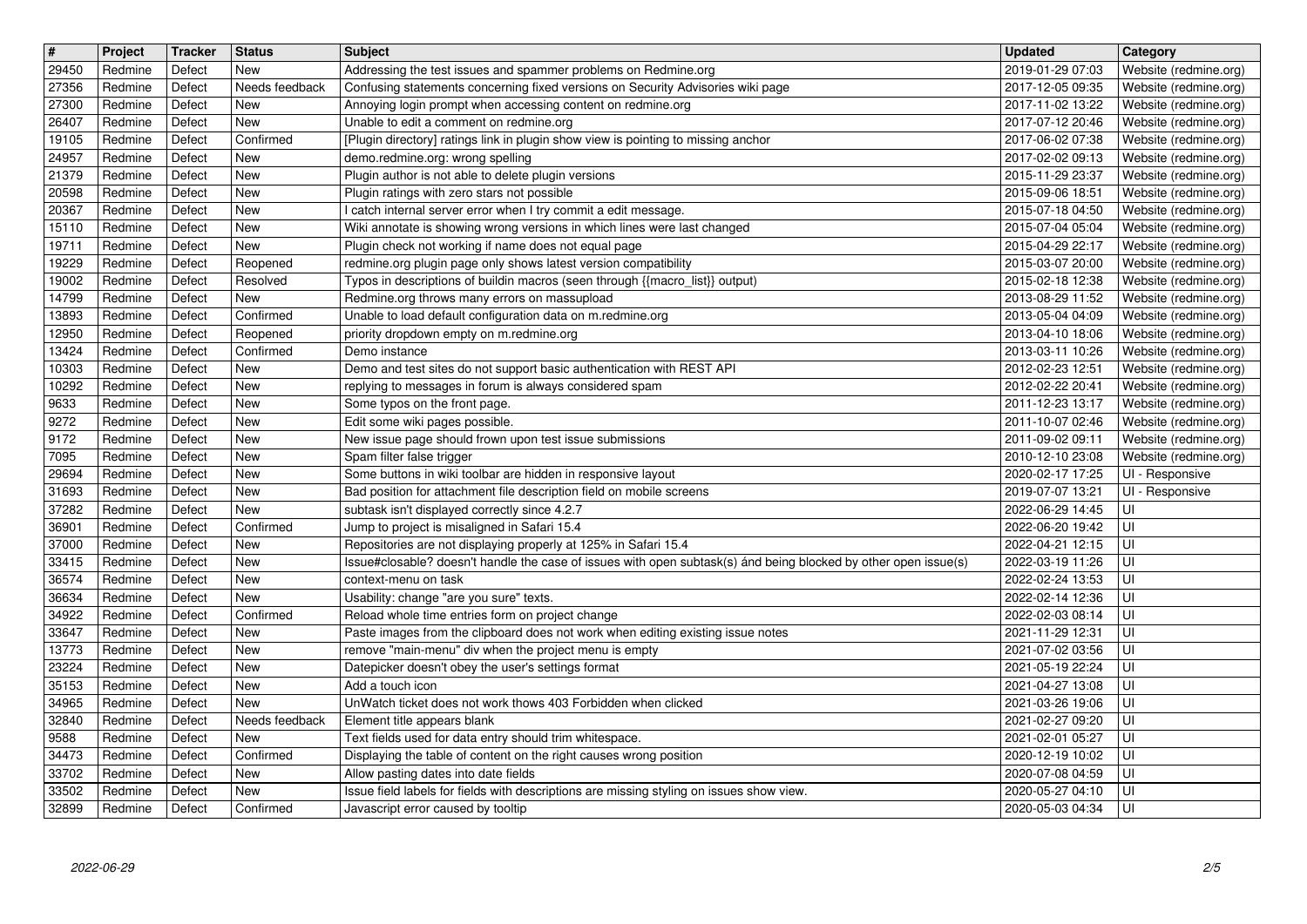| $\overline{\boldsymbol{H}}$ | Project            | Tracker          | <b>Status</b>            | <b>Subject</b>                                                                                                                          | <b>Updated</b>                       | Category   |
|-----------------------------|--------------------|------------------|--------------------------|-----------------------------------------------------------------------------------------------------------------------------------------|--------------------------------------|------------|
| 18355<br>668                | Redmine<br>Redmine | Defect<br>Defect | <b>New</b><br><b>New</b> | Missing CSS class 'tabular'<br>Date input fields don't respect date format settings                                                     | 2020-04-06 19:34<br>2019-12-05 11:43 | UI<br>UI   |
| 32167                       | Redmine            | Defect           | <b>New</b>               | Inconsistent border coloring of UI elements?                                                                                            | 2019-09-28 18:17                     | UI         |
| 32107                       | Redmine            | Defect           | <b>New</b>               | Stuck tool-tips on My page when attempting to reposition widgets                                                                        | 2019-09-22 00:55                     | UI         |
| 31972<br>7496               | Redmine<br>Redmine | Defect<br>Defect | <b>New</b><br><b>New</b> | An empty group_count badge is displayed when grouped with created_on<br>"Custom queries" should use natural ordering                    | 2019-09-11 02:49<br>2019-07-18 17:02 | UI<br>UI   |
| 30232                       | Redmine            | Defect           | <b>New</b>               | Renaming some of the containers to HTML5 specific tags instead of just DIVs                                                             | 2018-12-16 10:53                     | UI         |
| 29695<br>28447              | Redmine<br>Redmine | Defect<br>Defect | <b>New</b><br><b>New</b> | Duplicated assignee option when selecting a category with default assignee<br>fields_for produces a broken <label for=""> value</label> | 2018-09-30 11:39<br>2018-03-28 05:08 | UI<br>UI   |
| 28404                       | Redmine            | Defect           | <b>New</b>               | "Cancel" does not cancel a ticket update                                                                                                | 2018-03-22 12:49                     | UI         |
| 28356                       | Redmine            | Defect           | <b>New</b>               | Jump to a project not showing whole project name                                                                                        | 2018-03-18 12:11                     | UI         |
| 27038<br>4953               | Redmine<br>Redmine | Defect<br>Defect | <b>New</b><br>Confirmed  | Lost Password link on login page is not accessible on iOS VoiceOver<br>"In the past N days" filter displays N+1 days                    | 2017-10-19 08:21<br>2016-12-23 10:26 | UI<br>UI   |
| 23414                       | Redmine            | Defect           | Needs feedback           | Datepickers don't show in Firefox                                                                                                       | 2016-09-22 15:29                     | UI         |
| 23651                       | Redmine            | Defect           | <b>New</b>               | Closed projects are listed in main quick jump box                                                                                       | 2016-09-06 12:46                     | UI         |
| 22171<br>5513               | Redmine<br>Redmine | Defect<br>Defect | <b>New</b><br><b>New</b> | Wide tables intersect with the right panel<br>The length of Name filed in add new category does not match max length                    | 2016-04-03 17:02<br>2016-02-07 08:38 | UI<br>UI   |
| 4043                        | Redmine            | Defect           | <b>New</b>               | username/password fields get autocompleted                                                                                              | 2015-12-13 13:39                     | UI         |
| 20871                       | Redmine            | Defect           | New                      | CHROME, Using Scroll Wheel for Multi-select List Custom Fields is not User-Friendly                                                     | 2015-09-28 22:41                     | UI         |
| 20646<br>20597              | Redmine<br>Redmine | Defect<br>Defect | <b>New</b><br><b>New</b> | Maximum attachment size displayed/labeled incorrectly<br>Ajax indicator is displayed below modal boxes                                  | 2015-09-14 18:54<br>2015-08-26 06:15 | UI<br>UI   |
| 19628                       | Redmine            | Defect           | Needs feedback           | Padding in Issue textarea                                                                                                               | 2015-05-15 06:24                     | UI         |
| 17590<br>4073               | Redmine<br>Redmine | Defect<br>Defect | <b>New</b><br>Confirmed  | Ul issue in Redmine Roadmap page<br>Editing/deleting cross-projects custom query mistakenly redirects to "All issues" page              | 2014-08-01 05:22<br>2013-05-11 04:02 | UI<br>UI   |
| 13522                       | Redmine            | Defect           | <b>New</b>               | Private field is shown as required                                                                                                      | 2013-05-01 15:15                     | UI         |
| 5908                        | Redmine            | Defect           | Confirmed                | Odd rendering of right click menu in Firefox                                                                                            | 2013-01-15 10:28                     | UI         |
| 5871<br>11010               | Redmine<br>Redmine | Defect<br>Defect | Confirmed<br>Reopened    | Hard coded English strings in Wiki<br>Redmine 2.0 does not support Microsoft Quotes                                                     | 2013-01-15 09:17<br>2012-05-24 20:05 | UI<br>UI   |
| 10921                       | Redmine            | Defect           | <b>New</b>               | Textbox not proper and Redmine icon not displaying for Title                                                                            | 2012-05-22 11:42                     | UI         |
| 2669                        | Redmine            | Defect           | <b>New</b>               | Square brackets in SVN comments (and probably elsewhere)                                                                                | 2012-05-03 08:08                     | UI         |
| 10700<br>10483              | Redmine<br>Redmine | Defect<br>Defect | <b>New</b><br><b>New</b> | Usability - Change Password<br>After creating a new relation on a issue the relation is not displayed, in some cases                    | 2012-04-23 22:07<br>2012-03-26 09:43 | UI<br>UI   |
| 8812                        | Redmine            | Defect           | <b>New</b>               | Ticket list: Editing saved filter - Condition hidden                                                                                    | 2012-03-06 11:12                     | UI         |
| 10310                       | Redmine            | Defect           | <b>New</b>               | Member search should distinguish people in case of duplicate names                                                                      | 2012-02-23 23:31                     | UI         |
| 9587<br>9170                | Redmine<br>Redmine | Defect<br>Defect | <b>New</b><br><b>New</b> | The 'Affected Version' popup menu should be reversed.<br>Issue List alignment                                                           | 2011-11-16 19:25<br>2011-09-01 22:49 | UI<br>UI   |
| 8870                        | Redmine            | Defect           | <b>New</b>               | Table in wiki is too long                                                                                                               | 2011-07-21 14:02                     | UI         |
| 5327                        | Redmine            | Defect           | Reopened                 | Auth source LDAP parameters being filled incorrectly                                                                                    | 2011-07-07 13:52                     | UI         |
| 8056<br>7973                | Redmine<br>Redmine | Defect<br>Defect | New<br><b>New</b>        | Some fields should be shown LTR even in RTL locales<br>UI issue: edit options invisible and users simply do not see the "Sign in" link  | 2011-04-07 09:43<br>2011-03-25 19:45 | U <br>lui  |
| 5016                        | Redmine            | Defect           | New                      | link_to_if_authorized does not display an authorized linke if passing a named url                                                       | 2011-03-16 20:14                     | l UI-      |
| 7645<br>6301                | Redmine<br>Redmine | Defect<br>Defect | <b>New</b><br>New        | Issue summary should filter Assignee & Author lists<br>Unintuitive display of groups in project settings                                | 2011-02-18 08:48<br>2010-09-05 23:37 | l UI<br>UI |
|                             |                    |                  |                          |                                                                                                                                         |                                      |            |
|                             |                    |                  |                          |                                                                                                                                         |                                      |            |
|                             |                    |                  |                          |                                                                                                                                         |                                      |            |
|                             |                    |                  |                          |                                                                                                                                         |                                      |            |
|                             |                    |                  |                          |                                                                                                                                         |                                      |            |
|                             |                    |                  |                          |                                                                                                                                         |                                      |            |
|                             |                    |                  |                          |                                                                                                                                         |                                      |            |
|                             |                    |                  |                          |                                                                                                                                         |                                      |            |
|                             |                    |                  |                          |                                                                                                                                         |                                      |            |
|                             |                    |                  |                          |                                                                                                                                         |                                      |            |
|                             |                    |                  |                          |                                                                                                                                         |                                      |            |
|                             |                    |                  |                          |                                                                                                                                         |                                      |            |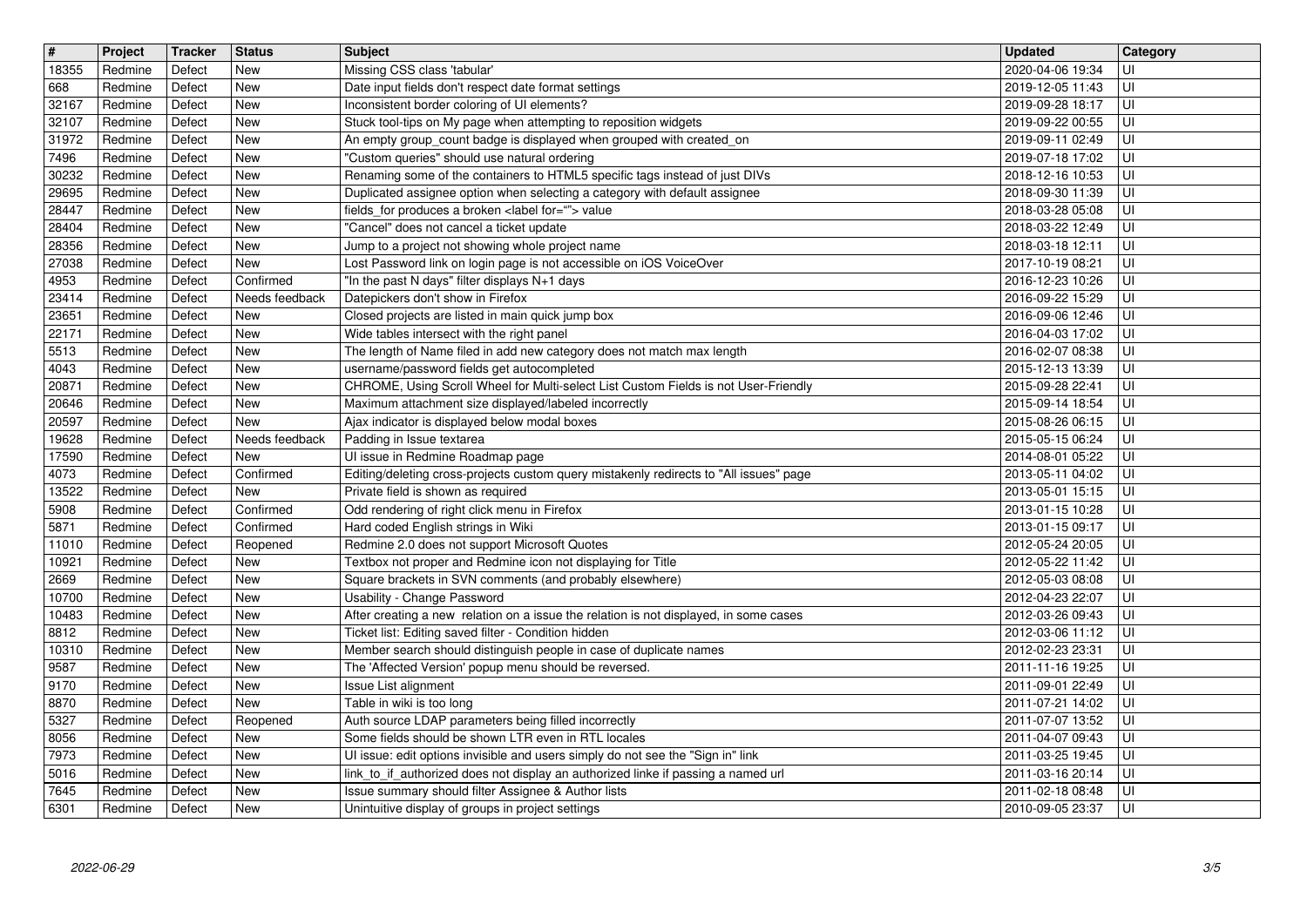| $\overline{\mathbf{H}}$ | Project            | Tracker          | <b>Status</b>               | <b>Subject</b>                                                                                                                                                                   | <b>Updated</b>                                       | Category                       |
|-------------------------|--------------------|------------------|-----------------------------|----------------------------------------------------------------------------------------------------------------------------------------------------------------------------------|------------------------------------------------------|--------------------------------|
| 6179                    | Redmine            | Defect           | New                         | Required fields aren't denoted on the batch-edit forms                                                                                                                           | 2010-08-19 23:08                                     | UI                             |
| 5749<br>4956            | Redmine<br>Redmine | Defect<br>Defect | New<br>New                  | ETag on activity page ignores module, theme, project name changes<br>Proejct Settings submenu disappearing when viewing another controller                                       | 2010-08-09 21:06<br>2010-03-04 06:33                 | UI<br>UI                       |
| 34149                   | Redmine            | Defect           | New                         | Russian names for months in wrong declension                                                                                                                                     | 2020-10-21 18:55                                     | Translations                   |
| 33420                   | Redmine            | Defect           | Needs feedback              | Parent wrongly translated to "subproject of"                                                                                                                                     | 2020-07-27 11:40                                     | Translations                   |
| 32515                   | Redmine            | Defect           | New                         | locales: the "task" should be named as "issue"                                                                                                                                   | 2019-11-26 07:14                                     | Translations                   |
| 25130<br>26090          | Redmine<br>Redmine | Defect<br>Defect | New<br>New                  | support of agglutinative languages like Hungarian/Magyar<br>Dutch (NL) translation: some small issues found during review of r16029 for #24407                                   | 2019-10-21 13:57<br>2017-07-13 06:11                 | Translations<br>Translations   |
| 13553                   | Redmine            | Defect           | New                         | Set plural label for spent time when less than one hour                                                                                                                          | 2015-03-30 16:35                                     | Translations                   |
| 13012                   | Redmine            | Defect           | New                         | DE and FR: translation wrong for label_user_mail_option_only_my_events                                                                                                           | 2013-01-29 08:39                                     | Translations                   |
| 9758                    | Redmine            | Defect           | New                         | French punctuation translation                                                                                                                                                   | 2011-12-08 21:37                                     | Translations                   |
| 7668                    | Redmine            | Defect           | New                         | LDAP authentication & translation missing                                                                                                                                        | 2011-03-23 08:55                                     | Translations                   |
| 16482<br>35726          | Redmine<br>Redmine | Defect<br>Defect | New<br>Confirmed            | Wrong search query for timelog, when timezone not UTC<br>Time Formatting does not apply to CSV exports                                                                           | 2022-03-25 21:23<br>2022-01-19 22:45                 | Time tracking<br>Time tracking |
| 34476                   | Redmine            | Defect           | New                         | Link_to_Timelog_query                                                                                                                                                            | 2022-01-05 03:52                                     | Time tracking                  |
| 29622                   | Redmine            | Defect           | New                         | Adding a 'Custom Field' to 'Activities (time tracking)' prevents time entry on project change                                                                                    | 2021-12-07 09:16                                     | Time tracking                  |
| 36181                   | Redmine            | Defect           | New                         | Time tracking enumeration Activities are duplicated and counted separately in reports                                                                                            | 2021-11-10 22:24                                     | Time tracking                  |
| 35916                   | Redmine            | Defect           | New                         | Time-Entries CSV export is broken                                                                                                                                                | 2021-10-18 09:40                                     | Time tracking                  |
| 35927<br>23189          | Redmine<br>Redmine | Defect<br>Defect | Confirmed<br>New            | Slow loading of /time_entries/new<br>Spent time by filter, offset by one day                                                                                                     | 2021-10-03 07:41<br>2021-04-06 23:03                 | Time tracking<br>Time tracking |
| 31637                   | Redmine            | Defect           | Confirmed                   | CSV and PDF export don't respect Time span format                                                                                                                                | 2021-03-14 14:24                                     | Time tracking                  |
| 33912                   | Redmine            | Defect           | Confirmed                   | Sorting of multiple columns including Date column does not work                                                                                                                  | 2020-11-17 16:04                                     | Time tracking                  |
| 33257                   | Redmine            | Defect           | New                         | Bulk edit for time entries does not support User filed                                                                                                                           | 2020-04-06 08:23                                     | Time tracking                  |
| 29312                   | Redmine            | Defect           | New                         | Spent time report does not show all logged time entries with parent task in different projects                                                                                   | 2020-03-24 14:48                                     | Time tracking                  |
| 25748<br>31986          | Redmine<br>Redmine | Defect<br>Defect | Confirmed<br>New            | Spent time details CSV export: issues' id, tracker & subject columns merged into one issue column<br>Error selecting issues between dates after upgrading redmine 2.3.2 to 4.0.x | 2020-03-03 00:05<br>2019-09-12 19:25                 | Time tracking<br>Time tracking |
| 28129                   | Redmine            | Defect           | New                         | Last month period includes dates from current month                                                                                                                              | 2019-07-11 18:23                                     | Time tracking                  |
| 29069                   | Redmine            | Defect           | Needs feedback              | API reports wrong date for time spent if issue start date is greater than spent_on date                                                                                          | 2018-07-03 09:12                                     | Time tracking                  |
| 9090                    | Redmine            | Defect           | New                         | Issue view does not show spent time if hours are zero                                                                                                                            | 2017-06-07 00:18                                     | Time tracking                  |
| 14157                   | Redmine            | Defect           | New                         | Timelog Report. No message about the 100 column limits.                                                                                                                          | 2017-03-28 17:15                                     | Time tracking                  |
| 25106                   | Redmine            | Defect           | Confirmed                   | "Spent time" in all issues, show as 0 with no permission                                                                                                                         | 2017-03-16 13:17                                     | Time tracking                  |
| 12287                   | Redmine            | Defect           | Confirmed                   | Time entries of private issues are visible by users without permission to see them                                                                                               | 2017-02-19 19:07                                     | Time tracking                  |
| 23983<br>13547          | Redmine<br>Redmine | Defect<br>Defect | Needs feedback<br>Confirmed | Estimated time and logged time always round down to full hours<br>Start calendars on not work                                                                                    | 2016-10-04 12:05<br>2016-06-13 17:19                 | Time tracking<br>Time tracking |
| 19861                   | Redmine            | Defect           | New                         | Activities "save" and "reset"of project setting have no effect if required "activities" custom filed exist                                                                       | 2015-12-06 11:44                                     | Time tracking                  |
| 17569                   | Redmine            | Defect           | New                         | Time spent in minutes ~ Rounding Error                                                                                                                                           | 2015-03-31 19:42                                     | Time tracking                  |
| 16963                   | Redmine            | Defect           | New                         | Multi select custom field is broken in the report                                                                                                                                | 2014-06-19 07:34                                     | Time tracking                  |
| 13228                   | Redmine            | Defect           | <b>New</b>                  | Irritating IDs when failed to update time entries                                                                                                                                | 2013-02-20 23:31                                     | Time tracking                  |
| 12663<br>10627          | Redmine<br>Redmine | Defect<br>Defect | New<br>New                  | Deleting an re-adding a repository duplicates all spent time from commit messages.<br>Calling API to time entries.xml returns 404                                                | 2013-01-25 15:48   Time tracking<br>2012-07-07 11:50 | Time tracking                  |
| 8620                    | Redmine            | Defect           | New                         | The time tacking can't calculate the parent timing in Roadmap page                                                                                                               | 2011-06-15 19:17                                     | Time tracking                  |
| 24723                   | Redmine            | Defect           | Confirmed                   | [regression?] r10132's changes were reverted with r15569                                                                                                                         | 2017-01-10 15:41                                     | Third-party libraries          |
| 29625                   | Redmine            | Defect           | New                         | application.css imported by themes not covered by cache control versioning                                                                                                       | 2021-11-05 21:48                                     | Themes                         |
|                         |                    |                  |                             |                                                                                                                                                                                  |                                                      |                                |
|                         |                    |                  |                             |                                                                                                                                                                                  |                                                      |                                |
|                         |                    |                  |                             |                                                                                                                                                                                  |                                                      |                                |
|                         |                    |                  |                             |                                                                                                                                                                                  |                                                      |                                |
|                         |                    |                  |                             |                                                                                                                                                                                  |                                                      |                                |
|                         |                    |                  |                             |                                                                                                                                                                                  |                                                      |                                |
|                         |                    |                  |                             |                                                                                                                                                                                  |                                                      |                                |
|                         |                    |                  |                             |                                                                                                                                                                                  |                                                      |                                |
|                         |                    |                  |                             |                                                                                                                                                                                  |                                                      |                                |
|                         |                    |                  |                             |                                                                                                                                                                                  |                                                      |                                |
|                         |                    |                  |                             |                                                                                                                                                                                  |                                                      |                                |
|                         |                    |                  |                             |                                                                                                                                                                                  |                                                      |                                |
|                         |                    |                  |                             |                                                                                                                                                                                  |                                                      |                                |
|                         |                    |                  |                             |                                                                                                                                                                                  |                                                      |                                |
|                         |                    |                  |                             |                                                                                                                                                                                  |                                                      |                                |
|                         |                    |                  |                             |                                                                                                                                                                                  |                                                      |                                |